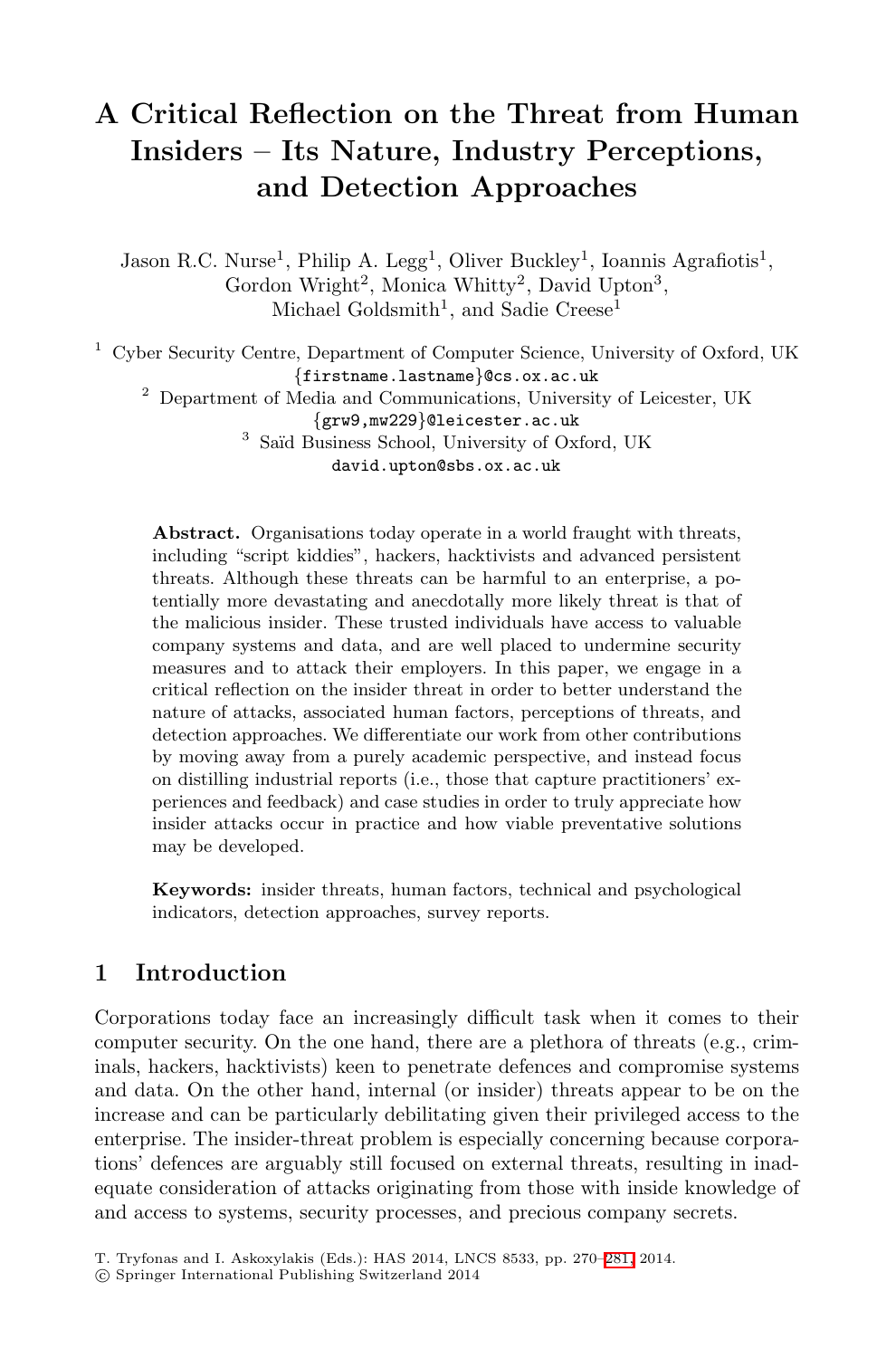To explore this problem further, and to better understand the various elements involved, this paper engages in a critical reflection upon the threat posed by insiders. We adopt a novel perspective that moves away from a purely theoretical discussion and instead concentrates on distilling the range of industrial reports, which capture broad experiences and feedback from practitioners [\[1](#page-10-0)[,2](#page-10-1)[,3](#page-10-2)[,4\]](#page-10-3). We also look at case studies of insider-threat (our own [\[5\]](#page-10-4) and those from CMU-CERT [\[6\]](#page-10-5)), in order to further understand how and why insider attacks occur, and how effective detection tools can be developed and deployed.

Our reflection on the insider-threat problem is split into three broad sections. Firstly, we consider the nature of human insider-threats. This includes an investigation into the types of attacks actually being launched against enterprises, an analysis of the motives and psychological aspects surrounding these attacks, and the impact that new technologies may have on the future of insider attacks. We move on to study many of the industry reports that have been published (e.g., [\[2](#page-10-1)[,7](#page-10-6)[,8\]](#page-10-7)), in order to assess how corporations perceive and are responding to this type of risk. Our findings suggest that there is an underestimation of the risks associated with these threats, particularly evidenced by the minimal investment being made. Finally, we describe techniques that are currently used for detecting insider threats, and explore the state-of-the-art research that is currently being conducted in this area, discussing the effectiveness of techniques and what limitations may exist. To conclude, we discuss own research within the Corporate Insider Threat Detection project (CITD), which aims to address the interdisciplinary nature of insider threat, to provide an enhanced detection tool that addresses both technical and human dimensions of insider threat.

### 2 The Nature of Insider Threat

In order to understand the nature of the insider-threat problem, there are several fundamental questions of interest. For instance, what exactly is the threat, and what are the most prevalent types? What motivates insiders to attack? Are some insiders more susceptible to becoming a threat? What behaviours may be indicative of an (impending) attack? What is the effect, if any, of new technologies on the problem? These are the questions which we seek to discuss in this section, with a special focus on real-world cases, feedback and reports.

#### 2.1 Types of Insider Threat

There have been many definitions of insider threat throughout the years [\[9\]](#page-10-8). Some of these definitions emphasise the active misuse of insider privileges, while others broaden the scope and consider the negative impact of such misuse on the confidentiality, integrity and availability of the organisation's systems and data [\[6\]](#page-10-5). The essence of most definitions, however, is that an insider threat is a member of trusted personnel (e.g., employee, contractors, business partners) that used their privileged access for some unauthorised purpose such as revenge or financial gain, and to the detriment of their enterprise. CMU-CERT [\[6\]](#page-10-5) identifies three types of threat based on observation of typical patterns and on the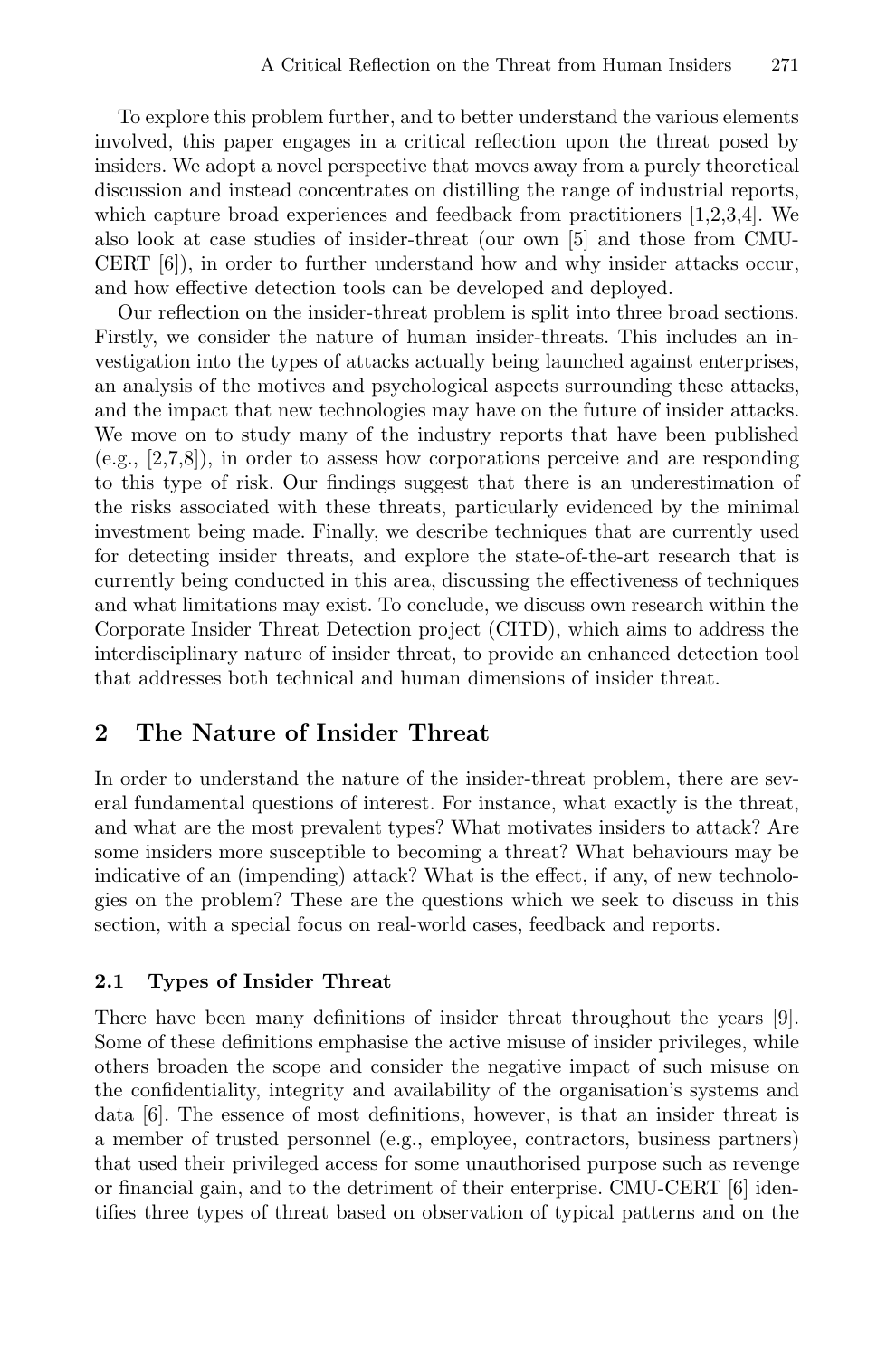attacker's purpose and motivation – namely, fraud, theft of Intellectual Property (IP), and sabotage of infrastructure.

Insider fraud is regarded as one the most frequent kinds of attack [\[2\]](#page-10-1). Incidents of fraud can range from direct theft of company funds, to complex cases where company services or data is illegitimately traded for personal financial gain. Kroll Advisory's recent fraud report emphasises the strong link between fraud and insiders, in that, of the companies hit by fraud in the last year, more than 67% identified an insider as a leading perpetrator, signalling yet another increase from previous years' studies [\[10\]](#page-10-9). While this is concerning, an even more disturbing aspect looking forward is that according to the Risk of Insider Fraud report  $[2]$ , practitioners continue to believe that their enterprises are at a high risk of insider fraud. This is clearly a serious and prevalent problem in companies today and, as hinted above, financial gain is one of the most common motives.

Another threat that causes great concern is IP theft. In this attack, insiders use their access to steal valuable company data, including trade secrets, business information, source code and customer information [\[11\]](#page-10-10). There are several key features of this type of attack. First, the target tends to be product information, proprietary software and source code (these are clear targets in CMU-CERT studies [\[12\]](#page-10-11)). Also, attacks appear more likely to be conducted by technical personnel (e.g., scientists and engineers) [\[6\]](#page-10-5) and using technical means (54% of insiders used either email, remote access channel or network file transfer [\[11\]](#page-10-10)) rather than physical theft of prototypes, for example. Finally, a majority of these thefts are committed by employees with legitimate access to the stolen IP; almost 75% stole material they had authorized access to [\[12\]](#page-10-11). Although 75% is a strong statistic and it is therefore very tempting to monitor only these individuals for this attack, yet as other articles have highlighted (e.g., the case of the foreign national who stole Ford secrets worth in excess of \$50 million [\[13\]](#page-10-12)), insiders with no legitimate access are also causing a great deal of harm.

Incidents involving IT sabotage, as one might imagine, tend to be more technically sophisticated. These attacks often require privileged access to systems and networks, or particular knowledge of how they are configured. Examples of specific insider attacks range from insertion of malware (most commonly, logic bombs) to tampering and disrupting system hardware components. Moore et al. [\[14\]](#page-10-13) provide one of the more comprehensive points of reference for data on these types of attack. Amongst their findings, some of the most significant include the high proportion of attackers who had system-administrator privileges (90%) and the crucial role of unmet expectations, disgruntlement and stress in the pathways to an attack (for instance, 92% of all the insiders in their sample attacked enterprises following a negative work-related situation or event). In terms of real-world cases, the attempted attack on Fannie Mae [\[15\]](#page-10-14) is a perfect example of the sabotage threat. Presumably aggrieved after being dismissed, the insider in this case used the last hours of his legitimate access to upload malicious code set to auto-execute 7 days later and designed to erase essential company data on finances, securities and mortgages.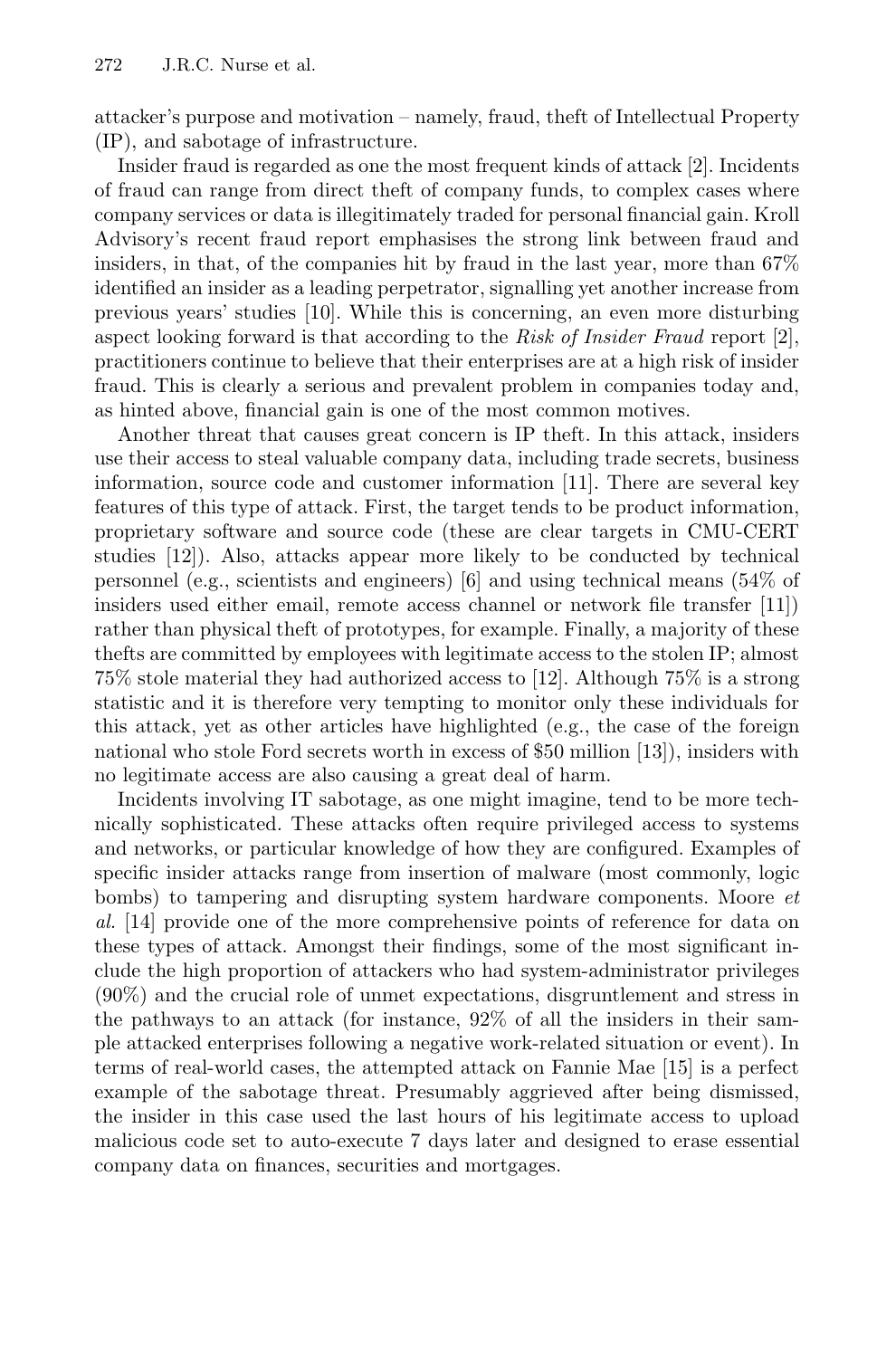In addition to the focus on malicious insiders (covered above), emphasis on benign or accidental insiders has also grown [\[16\]](#page-10-15). These individuals have legitimate access to systems, but through carelessness, neglect or accident introduce a form of insider attack. These accidental attacks have become more important to organisations and researchers because, as studies such as the Credant [\[17\]](#page-10-16) and Clearswift [\[18\]](#page-10-17) surveys point out, they occur significantly more often than their malicious counterparts. Unwise email activities and loss of storage devices or laptops are some of the most common sources of these breaches. Further analysis on the different types of benign insiders can be found in several reports, particularly the Symantec's Data Loss Prevention white paper [\[19\]](#page-11-1) where the author distinguishes a number of categories of negligent insiders.

#### 2.2 The Psychology of the Insider

Researchers have argued that insiders have specific psychological traits and characteristics. Turner and Gelles [\[20\]](#page-11-2), for instance, believe the following types of behavioural indicators need to be considered when examining insider risk: selfcentredness, arrogance, risk-taking, manipulativeness, coldness, self-deception and defensiveness. Others have suggested that insider threats score high on the personality traits that make up the 'Dark triad': narcissism, Machiavellianism and psychopathy [\[11](#page-10-10)[,12,](#page-10-11)[14](#page-10-13)[,20\]](#page-11-2). The UK's Centre for the Protection of National Infrastructure (CPNI) have identified a number of other personality characteristics they believe are typical of an insider, including: immaturity, low self-esteem, amoral and unethical perspective, superficiality, proneness to fantasy, restlessness and impulsivity, and lack of conscientiousness [\[21\]](#page-11-3).

If it is indeed the case that insider threats possess specific psychological traits and characteristics, then it might aid detection if employers were able to be privy to their employees' psychological make-ups. However, there is also the possibility that specific personality characteristics are linked to specific attacks rather than all attacks. For example, an insider who scores high on narcissism and Machiavellianism and is a risk taker might be more likely to commit IP theft but less likely to deface Web sites. Moreover, psychological characteristics on their own are clearly not enough to predict that someone is likely to become a malicious insider, and also that there are other personal attributes that should also be considered.

It has been argued that shorter-term psychological or emotional states can also help identify the type of individual who is more likely to attack their organisation. Such psychological states might include stress, depression or anxiety, for instance. It has been theorised, for example, that those under extreme stress are more likely to become threats [\[11,](#page-10-10)[20\]](#page-11-2). It might be that the insider instigates the attack to help alleviate the stress that they are encountering. It is argued here, however, that consideration of psychological states in isolation is not sufficient. As is often the case, an external event can trigger a psychological state. Take the case of a person who has experienced financial hardship – such an event may well cause extreme stress; however, in addition, the individual might see an opportunity at work to conduct fraudulent activities which will help them out of their problems. In contrast, someone who is under extreme stress because of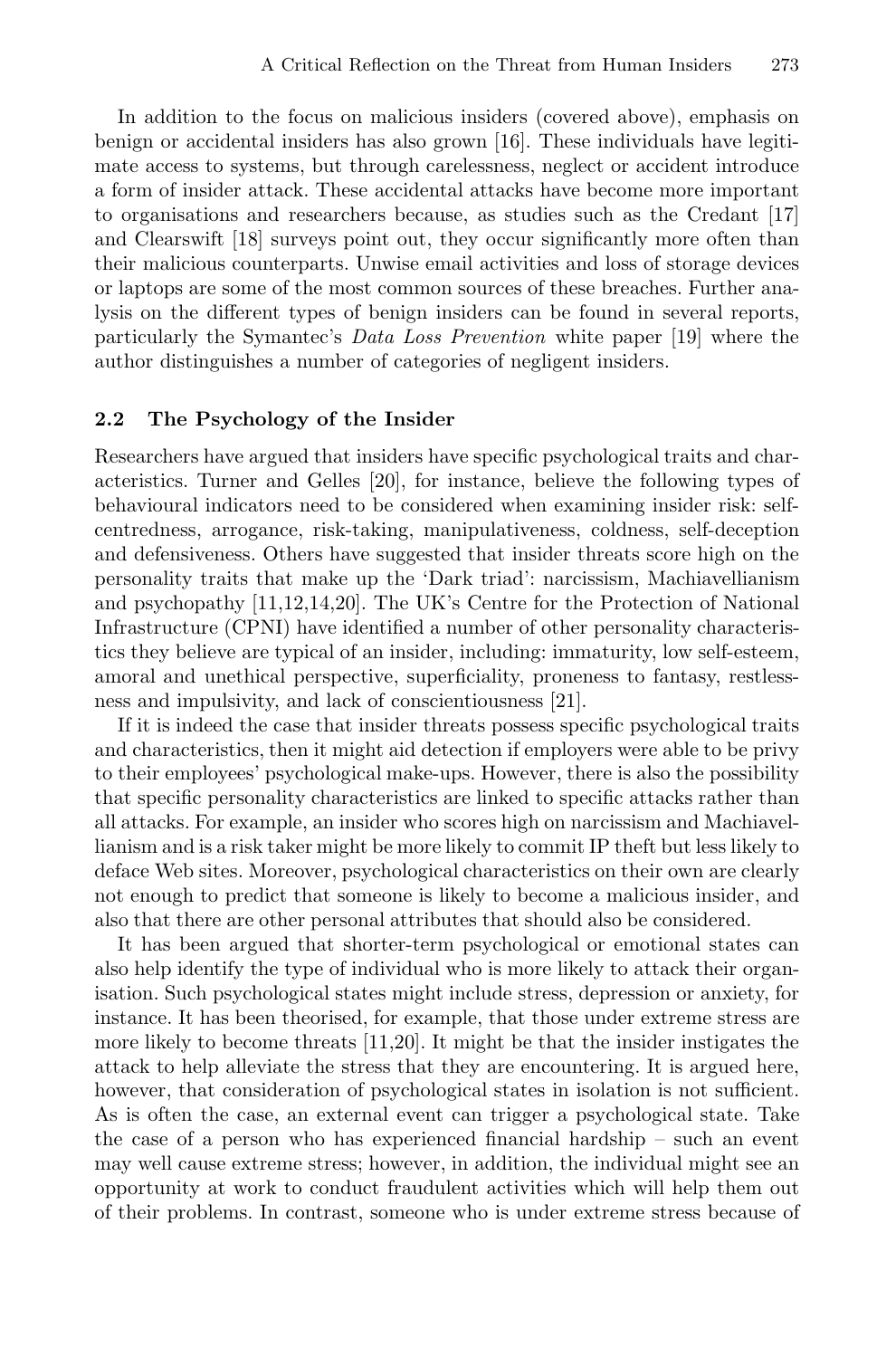marital problems (exhibiting the same behaviours as in the previous case) might be far less likely to conduct fraudulent activities. These examples illustrate the importance of developing a more holistic model on insider-threat psychology.

In addition to external events, psychological disorders have been reported to make some employees more of a risk to an organisation. CPNI have found that those with a gambling or drug addiction are more likely to attack an organisation than those without such addictions [\[21\]](#page-11-3). Of course, if an individual is identified as having such a problem, then an organisation might find ways to provide support for that individual, which in turn might reduce the risk they pose.

In considering the psychology of the insider we might want also to consider their attitude towards the workplace. For example, a person who scores high on the dark triad traits and is highly stressed might be less likely to attack an organisation if they have a strong affinity to their workplace. CPNI have found that those who do not follow established procedures, or read or follow announcements and instructions issued by their organisation, are more likely to attack an organisation [\[21\]](#page-11-3). Others have identified the 'disgruntled employee' as a real potential risk [\[22\]](#page-11-4); that is, someone who believes they have not been fairly treated by their organisation (e.g., missing out on a promotion). Our belief is that those who have a strong identification with their workplace, and then experience an event which leads them to disgruntlement, pose a greater risk. Whilst our preliminary findings have identified important psychological factors in the context of insider-threat, it becomes quite apparent that there is much more work to be done in this space, by considering a more complete view of the attributes that are associated with identifying potential insider-threats.

#### 2.3 The Impact of New Technologies

As new technologies evolve within organisations, so does the potential insiderattack surface [\[3](#page-10-2)[,18\]](#page-10-17). Bring Your Own Device (BYOD) is becoming increasingly popular within many organisations, and yet in the survey by Ponemon [\[2\]](#page-10-1), almost half of the 700 participants state that BYOD has resulted in a significant increase in fraud risk. The same study also reports significant challenges in securing corporate data and networks that are now being accessed through this growing gamut of personal devices. There is a definite trade-off being experienced between the convenience and cost-savings of BYOD, as against the security implications and attack vectors that this also introduces, which organisations will need to consider carefully in the future. Cloud services also introduce difficulties regarding security of information. Credant expands on the risks associated with the cloud, and highlight that although this distributed approach has benefits, it translates into a direct loss of control for the business [\[17\]](#page-10-16). This introduces yet another possible attack vector, and could also be exploited as part of an attack by existing employees or by the third parties involved. Again, this raises the trade-off of convenience and cost-savings against maintaining and managing both data and security from within the walls of the organisation.

Social-media use is also generating complex new challenges for enterprises [\[8,](#page-10-7)[23\]](#page-11-5). Through sites such as Facebook, Twitter, blogs and forums, sensitive information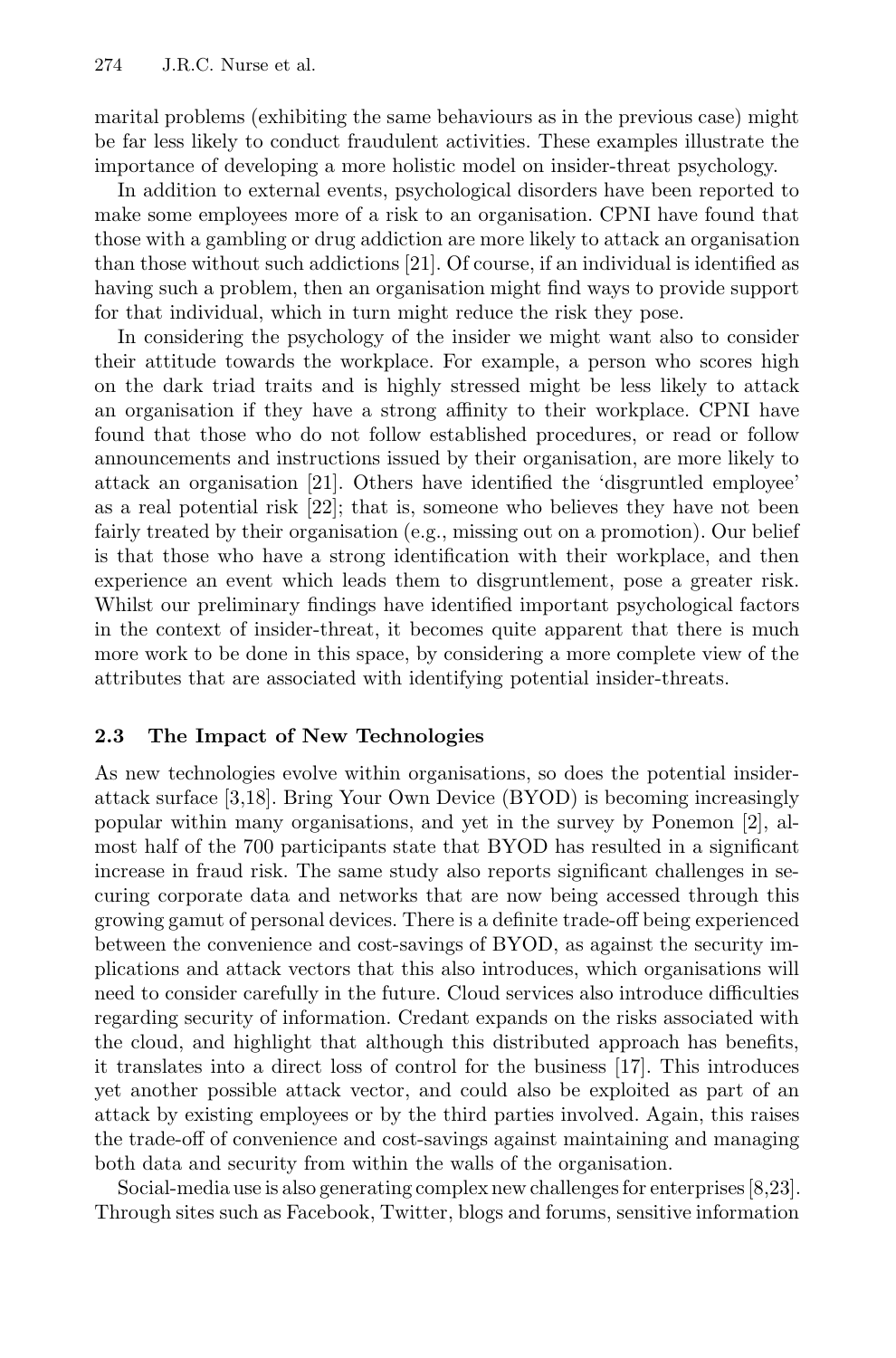<span id="page-5-0"></span>(e.g., trade secrets, organisation plans and IP) can be leaked much more easily than before and publicised to anyone, anywhere in the world. The literature is full of cases of this happening, and its affect on both private and governmental organisations [\[24,](#page-11-6)[25\]](#page-11-7). Malicious or careless insiders are not the only concern either. As a result of the amount of information freely shared on these sites, external entities can now exploit social media to identify, target or recruit prospective insider threats [\[8\]](#page-10-7). As social media continue to expand in popularity, organisations appear to underestimate the power and reach that they can have. However, the ethical and legal concerns about monitoring personal communications, and whether this is a breach of privacy, remain to be resolved.

### 3 Insider Threat from the Organisational Perspective

From the previous section, it is clear that the threat from insiders is real and significant. Despite this fact, however, reports suggest that corporations continue to underestimate the associated risks, as especially evidenced by minimal investment. For example, the findings in the State of Security report [\[7\]](#page-10-6) show that many companies allocate between 11-14% of their annual revenue to their total IT budget, and of this, they spend 10-14% on security-related issues in general. Investment in detecting and preventing insider threats is therefore likely to be much lower. Of course, the appropriate amount to invest must be determined contingently, by individual companies, depending on their circumstances. But there is evidence of general underinvestment in mitigating this risk at the board level. Another article [\[8\]](#page-10-7) reports that 25% of respondents stated that there was no regular formal review of cybercrime threats by the Chief Executive Officer and the Board. This suggests that security in some corporations still has not reached the level of importance that it warrants, and again, this obviously has knock-on effects for any hope of adequately managing the risk of insider threat.

More specifically, Ponemon's survey concludes that a large number of companies are not attributing the appropriate priority to the risk of insider fraud, while also noting that it is becoming more of a challenge [\[2\]](#page-10-1). One of their main observations as it pertains to organisations' views on risk is that, although 61% of respondents rated the threat of insider fraud within their enterprise as very high or high, only 44% believed that their company viewed the prevention of insider threats as a top priority in security. This highlights that even though organisations view themselves as somewhat unprepared, there does not appear to be an overwhelming impetus to address the risks. These findings mirror those in earlier studies such as McAfee's report [\[7\]](#page-10-6), where 68% of companies recognise insider threat in their security plans but only 48% have actually addressed it.

Another indication that companies may be underestimating insider threat is the lack of awareness demonstrated by employees and the dearth of training programmes offered. In one report [\[23\]](#page-11-5), it was found that 42% of large companies surveyed do not conduct on-going security awareness training sessions with staff and, worse yet, 10% fail to brief staff on induction. This trend of poor awareness in organisations can also be seen more globally, as highlighted in the Global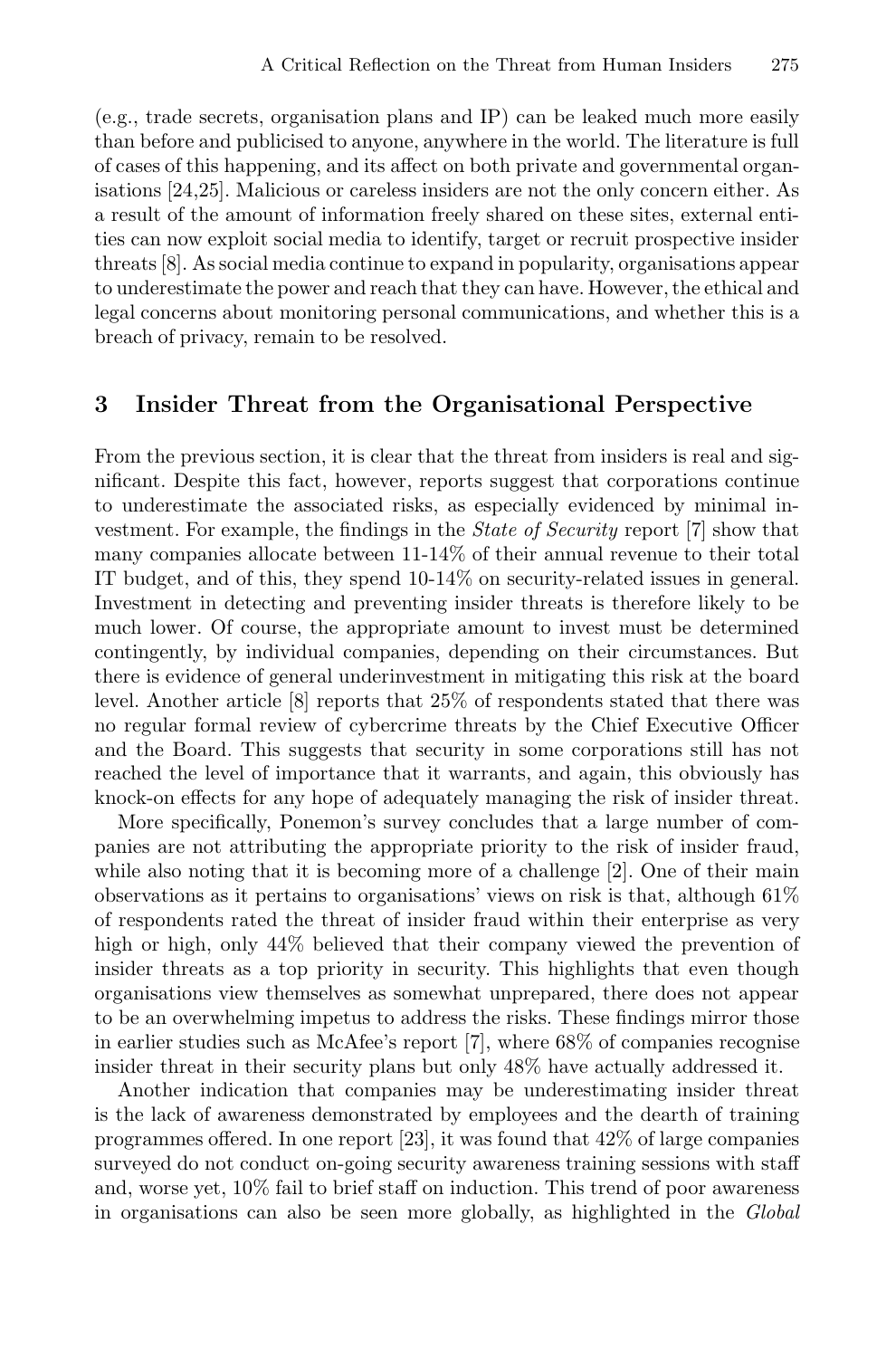State of Information Security survey [\[3\]](#page-10-2). The issue here is that due to a lack of training, personnel may be unaware of new risks that insider crimes may present to the company or, indeed, may have forgotten about the risks they used to be aware of. Due diligence is also a particularly salient point, as we continue to see evidence  $(e.g., 1])$  of a considerable number of companies not conducting personnel background checks on their employees.

Companies' views on insider risk can also be understood from how they treat them once detected. The first aspect to note is that they are typically underreported [\[8](#page-10-7)[,26\]](#page-11-8). In Kaspersky's article [\[26\]](#page-11-8), for instance, respondents reported that in 59% of the cases nobody outside the company was notified. PwC's survey [\[8\]](#page-10-7) supports this point, but also found that for very serious fraud offences, some only issued a warning (18% of respondents) and, in a few incidents, organisations did nothing at all (4% of the cases). While we might assume that failure to report incidents is linked to the fear of negative publicity, it is unclear why, even in the case of serious insider incidents, stricter measures are not undertaken. This might further emphasise an underestimation of the problem within corporate culture, but could equally be due to a dearth of solid evidence.

## 4 Detecting Insider Threats

As the problem of insider threat continues to escalate, there is a growing focus on how to detect such attacks. Here, we explore the current techniques for detection, and where state-of-the-art research is moving towards in the future.

## 4.1 Techniques in Use

A variety of approaches have been proposed to mitigate the risk of insider attacks, focusing on prevention, detection and response. Best practices from CMU-CERT include: considering threats from insiders and business partners in enterprise-wide risk assessment; logging, monitoring, and auditing employee's online actions; anticipating and managing negative workplace issues; and developing insider incident-response plans [\[6\]](#page-10-5). While a number of these are in common use, the Malicious Insider Threats report notes that many more could be adopted [\[1\]](#page-10-0). As discussed in Section [3,](#page-5-0) what is required is improved education and awareness within enterprise, to encourage active use of such practices.

A key point that arises from published sources (e.g., [\[12\]](#page-10-11)) is that many attacks are detected by non-technical means (e.g., co-workers noticing suspicious behaviour). Kaspersky's survey article on insiders also identifies reporting by coworkers as the main detection resource as well (indicated in 47% of cases), but also notes the contribution of IT staff in discovering irregularities in system activity logs (41% of cases) [\[26\]](#page-11-8). PwC's cybercrime survey identifies three approaches that organisations use to detect threats: corporate controls (e.g., suspicioustransaction monitoring), corporate culture (e.g., whistle-blowing systems), and those beyond the influence of management (e.g., discovering by accident or a third-party) [\[8\]](#page-10-7). They found that the effectiveness of corporate-culture methods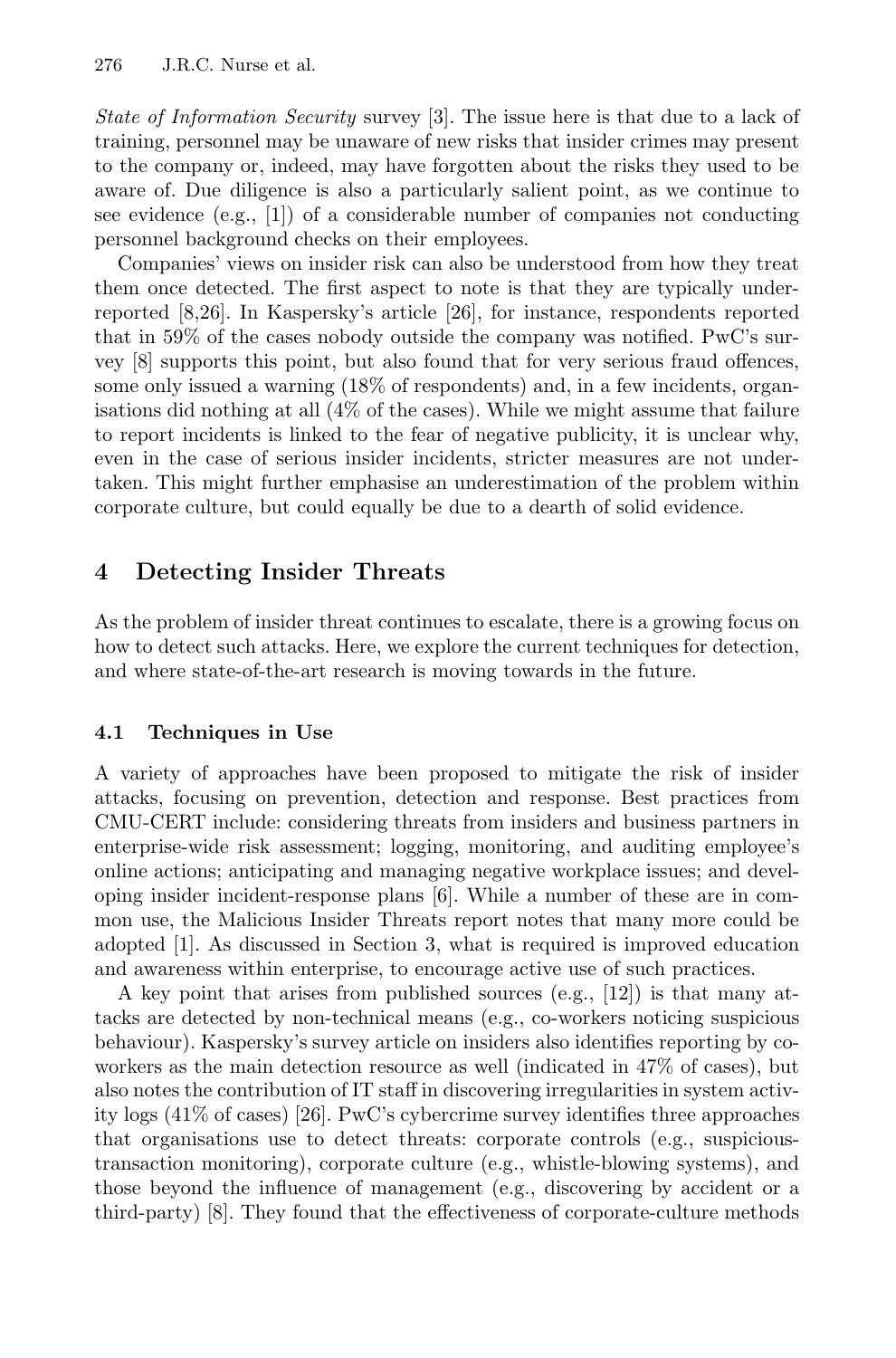has declined compared to previous years. From the detection methods reported, the only noteworthy increase in effectiveness compared with previous years was in automated suspicious-transaction monitoring (up from  $0\%$  in 2005 to 18%) in 2011). It was observed, however, that whistle-blowing and tip-offs are still an important part of detection, contributing to suspicious behaviour being reported rather than overlooked. This does not stop at employees alone, since reports of suspicious behaviour may come from law enforcement, business partners, and even from customers [\[12,](#page-10-11)[26\]](#page-11-8).

Activity logs are becoming more widely used for detecting suspicious activity conducted on organisations' systems [\[26\]](#page-11-8). These can provide detail on a range of activities that employees conduct, from entering buildings and logging-on to systems, through to the e-mail communications that they make and the files that they access on a data server. This mass of data provides a wealth of information on employee usage patterns, including any potentially malicious activity that they may choose to carry out. However, due to the large amount of data that can potentially be logged, actually analysing this can quickly become a laborious and error-prone task. There is growing interest around the notion of automated detection of insider threat, and more recently there have been commercial software tools such as SpectorSoft's Spector360, SureView by Raytheon, and DarkTrace. The Risk of Insider Fraud report emphasises this desire for automated tools for detecting and analysing insider risk [\[2\]](#page-10-1).

Many anomaly-based approaches [\[27,](#page-11-9)[28\]](#page-11-10) aim to establish what an employee's normal activity may look like, and then analyse how their current behaviour differs from this normal. This opens up a number of challenges, such as how to establish what is actually normal behaviour within an organisation, particularly given that there may already be malicious activity present, and how much of a deviation causes an employee to be classified as a potential insider threat. All organisations will operate differently, as do all humans, and so there will exist many forms of what is deemed to be normal. Likewise, the routine that employees will perform activities on a daily basis will often vary based on their current workload, their personal life, and their mindset, as well as demands made of them by supervisors and co-workers. An employee may well be asked, or need, to perform activities that are outside of their expected normal in order to fulfil their job, and yet this would be flagged as anomalous behaviour. For a system to automatically determine whether an employee is posing a threat or not requires very careful management by the system analyst. An excess of false-positives results in a burden of cases that require investigation, and could result in high resentment by employees. On the other hand, a false-negative would render such a system a failure and could allow the organisation to be severely damaged. It is clear then, that there are many challenges still left to overcome in terms of both detecting, and also analysing, the threat posed by an employee's actions.

#### 4.2 State of the Art in Research

Given the severity of insider threat within many organisations and the strong desire to detect and prevent future attacks, there has naturally been a wealth of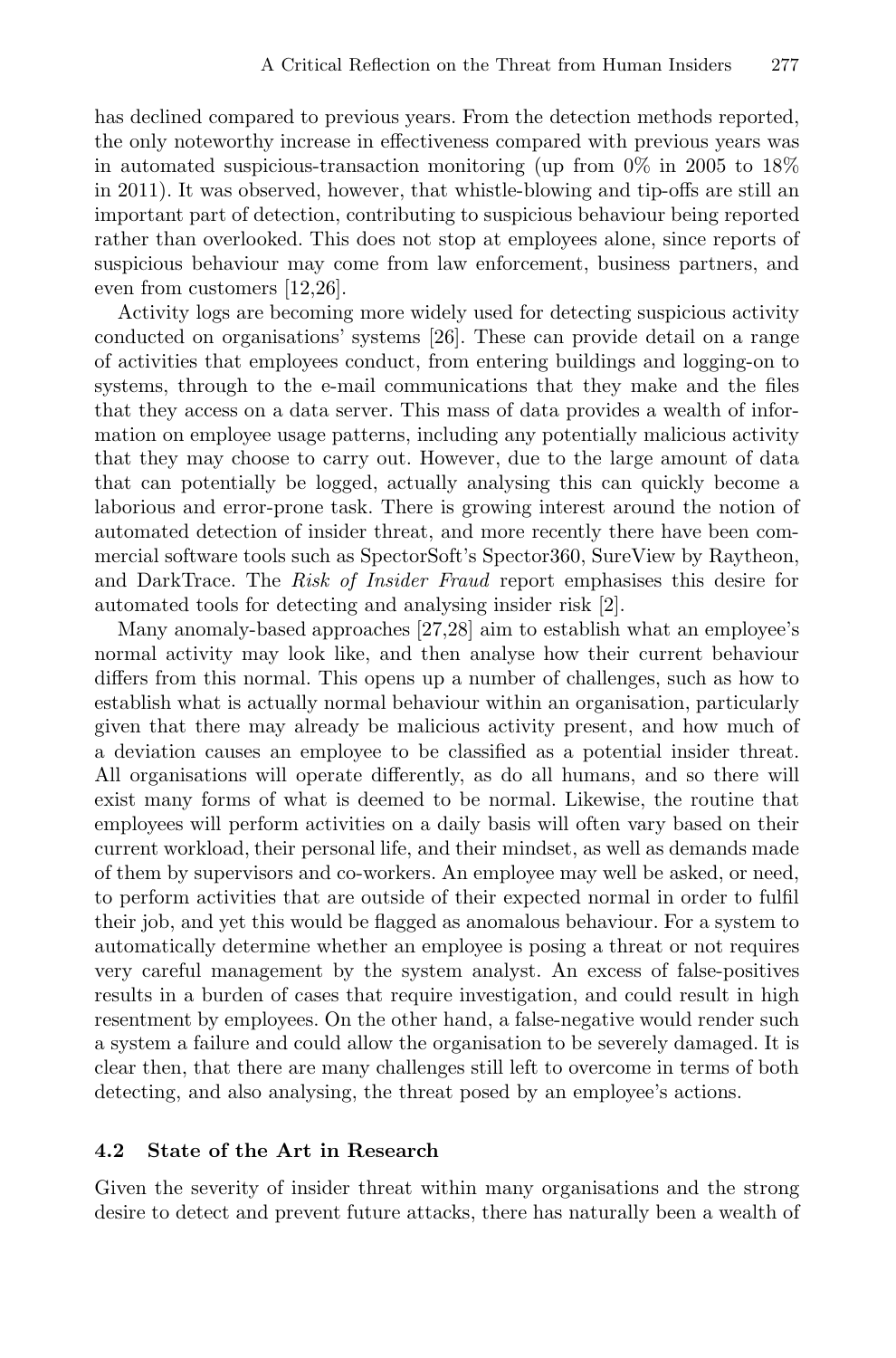research around the problem. Here, we shall examine some of the most notable contributions in the literature and address issues that are currently present.

Brdiczka *et al.* [\[29\]](#page-11-11) present an approach for proactive detection of insider threats. Their method incorporates structural anomaly-detection, which consists of four stages: graph-structure analysis, graph embedding, dynamic tracking, and anomaly-detection. As they address, this identifies anomalies within the data, not necessarily threats. In order to assess the potential of a threat, they conduct psychological profiling using the Big-5 model, with behavioural, text analysis, and social-networking information as the data used for their profiling. For experimentation, they detect malicious insiders in World of Warcraft data as a proof-of-concept. As acknowledged by the authors, however, in-game malicious behaviour is much more obvious than that of an insider threat in the workplace, who aims to be discrete in their malicious intent. Therefore it would be of great interest to know how the approach copes with more realistic data.

Greitzer et al. [\[30](#page-11-12)[,31\]](#page-11-13) discuss the use of psychological factors for identifying potential insider threats. They propose a Bayesian Network model that consists of a variety of binary observable behaviours (e.g., engagement, accepting criticism, confrontation, performance, stress, absenteeism). Each behaviour has a prior probability that estimates how frequently it occurs, and a weighting term that specifies how significant the behaviour is with regard to monitoring threats. They derive conditional probabilities through a training process, using expert judgement to assess the threat that an employee exhibits based on particular parameters being set to true. Due to the qualitative nature of the behaviours that are modelled, there remains a need for a human observer to assess whether the employee in question is exhibiting such characteristics. The authors note that future work is necessary to develop methods for automatically extracting and inferring psychological factors from employee-data analysis, rather than using subjective behavioural assessment, which is clearly a non-trivial task to achieve.

Kandias et al. [\[32\]](#page-11-14) also present a prediction model that consists of psychological profiling and real-time usage profiling. These two aspects serve as input to a decision manager that determines whether the user is a potential threat, based on scoring their motive, opportunity and capability. Each user is categorized by their system role, their capability, their predisposition and their stress level. The psychological profiling is conducted by questionnaires that cover user sophistication, predisposition and stress level, whilst the usage profiling consists of monitoring system calls, intrusion-detection systems, and honeypots. The authors state that their future work will focus on the implementation of the model, and so there is currently no indication of how well this performs. The use of questionnaires for psychological assessment raises issues such as the accuracy of the answers provided by participants. In addition, a sophisticated insider may well be capable of circumventing traditional monitoring tools as part of their attack.

As we have seen, there are many proposals for managing insider threat. These approaches draw on a wide range of tasks, such as monitoring, detection, prevention, and prediction. Yet still the insider-threat problem persists. One reason for this is the difficulty of implementing such approaches in real-world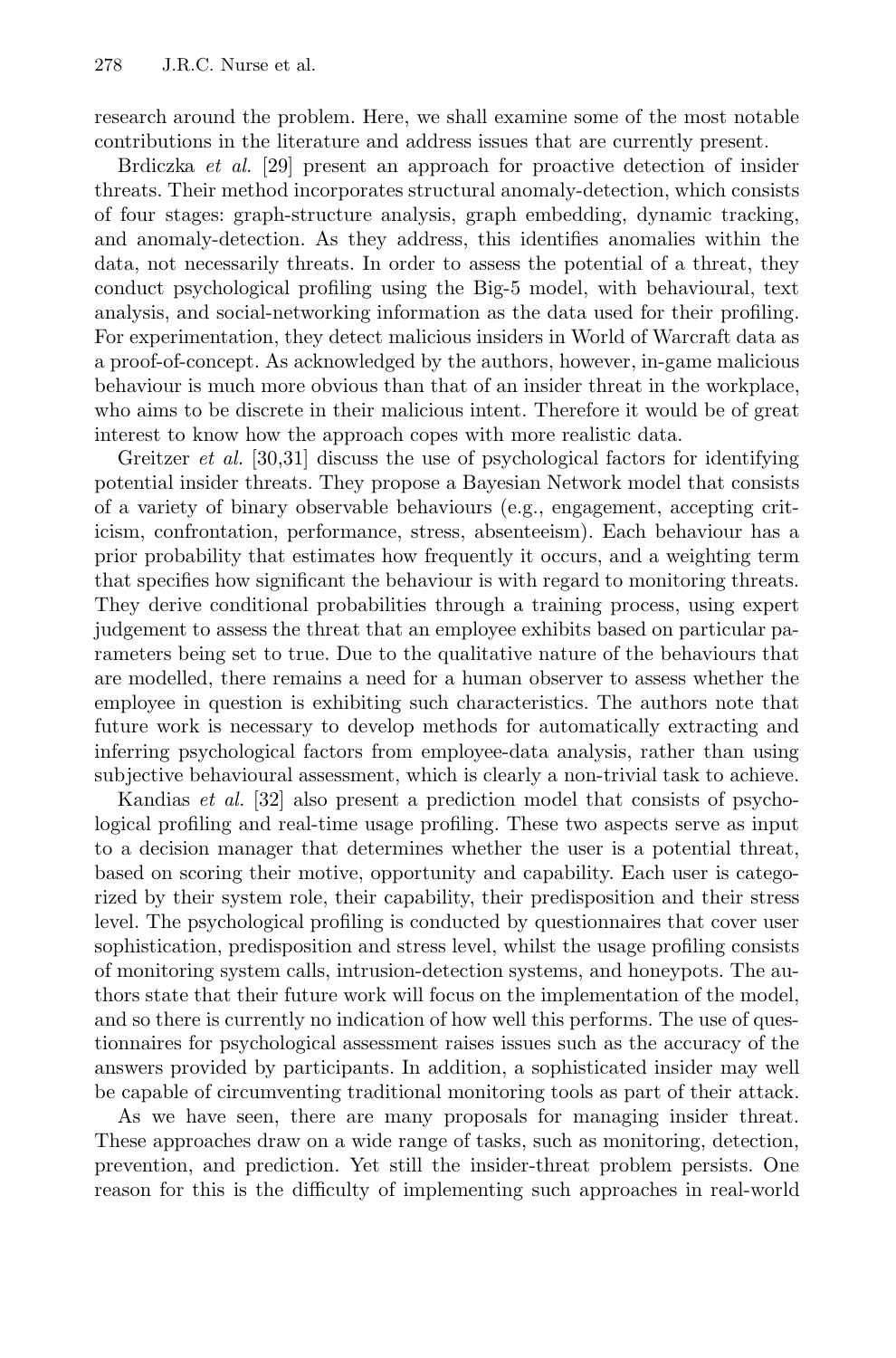environments. Proposals that rely on psychological profiling, for instance, may require compliance from the insider at some stage (e.g., accurate completion of questionnaires). Similarly, gathering data on psychological and behavioural factors within a workplace is a challenging task, as it also requires the attention and compliance of other employees (e.g., reporting suspicious behaviour), while also appreciating the related legal and ethical considerations with such monitoring.

Regarding the development of prototype detection systems, the lack of realistic testing data representing the activities monitored still remains a difficult hurdle to overcome. There has been work on the development of synthetic-data generation, such as that by CMU-CERT [\[33\]](#page-11-15), where malicious-insider threat data is inserted within normal employee-monitoring data. However, they acknowledge that even these datasets lack the noise and variation that would be present in any real-world data. Undoubtedly, however, and as stressed in [\[1\]](#page-10-0), there is certainly more that could be done by organisations in order to help support and develop the research surrounding insider threats. Previously, we have proposed a conceptual model for insider-threat detection [\[34\]](#page-11-16). As part of our on-going research, we have developed an initial system that is capable of reasoning about the threat posed by an individual, based on their observed activities in the technical domain, whilst also incorporating behavioural analysis and psychological assessment. Whilst the system performs well in preliminary experimentation, we are currently at the stage of requiring more complete data, either synthetic or real-world, in order to truly evaluate its effectiveness.

### 5 Conclusions

Our research in the CITD project recognises the multi-disciplinary nature of insider threat, covering research into the psychological and behavioural aspects that motivate an individual, development of detection systems and analysis tools, and education and awareness-raising within organisations. As a means to detect, prevent, and deter insider threat, the collaboration between these developments is fundamental for addressing the problem effectively. What is clearly apparent, though, is that the insider-threat problem is evident in all types of organisations, can originate in a variety of individuals, ranging from low-level employees through to high-ranking business partners, and can escalate into an attack in many different ways. In this paper, we provide a study on the problem, with the intention of allowing for a better understanding of the nature of insider threats, industry views on the risks faced, and prevention and detection techniques in practice and research. With this critical reflection on current findings and developments, we believe that this serves as an important stage in understanding the ever-persistent and ever-evolving threats that are increasingly occurring within organisations of today.

Acknowledgements. This research was conducted in the context of a collaborative project on Corporate Insider Threat Detection, sponsored by the UK National Cyber Security Programme in conjunction with the Centre for the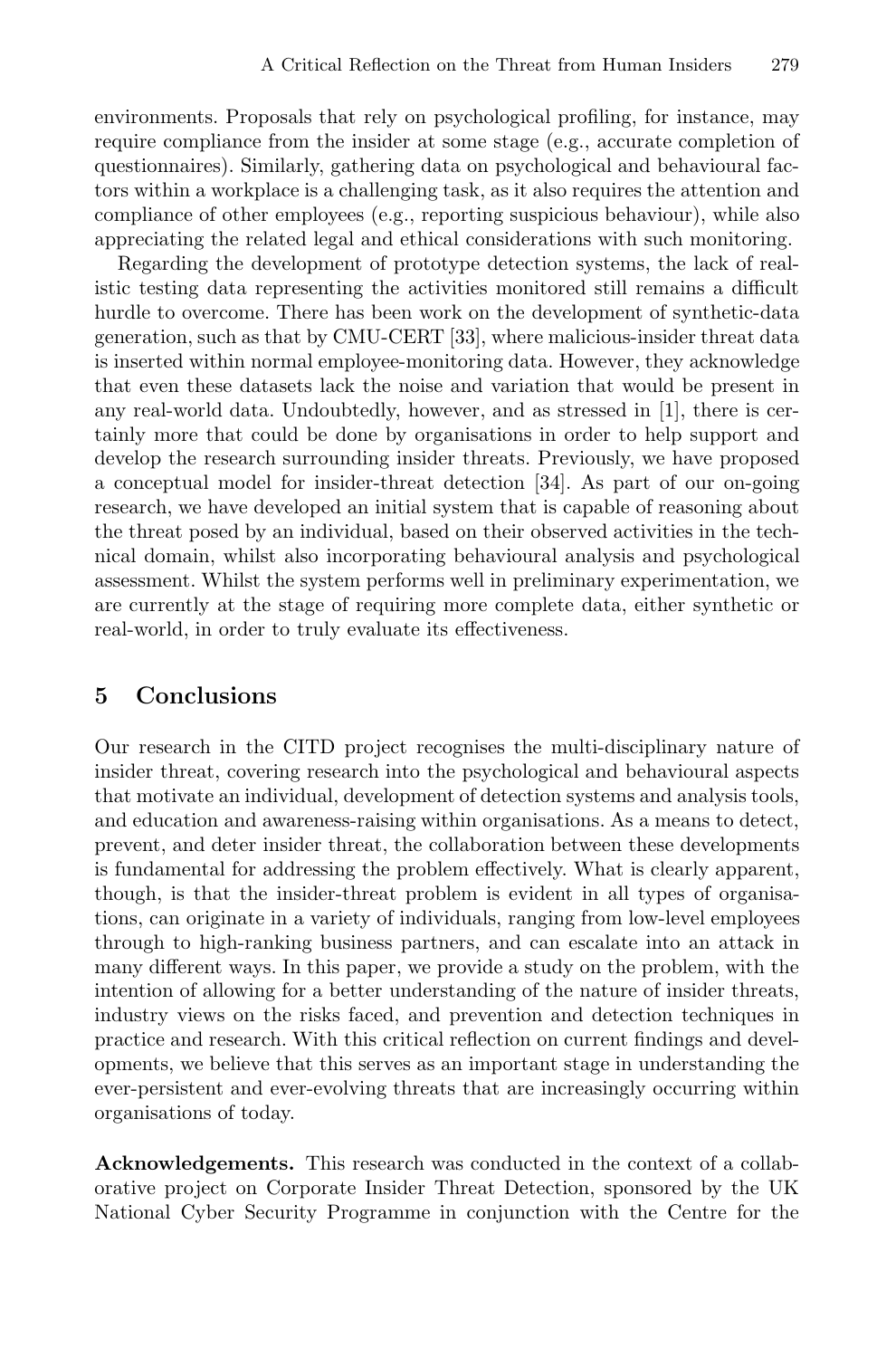<span id="page-10-1"></span><span id="page-10-0"></span>Protection of National Infrastructure, whose support is gratefully acknowledged. The project brings together three departments of the University of Oxford, the University of Leicester and Cardiff University.

# <span id="page-10-2"></span>References

- <span id="page-10-3"></span>1. Computer Economics: Malicious insider threats (2010), [http://www.computereconomics.com/page.cfm?name=Insider\\_Threats](http://www.computereconomics.com/page.cfm?name=Insider_Threats)
- <span id="page-10-4"></span>2. Ponemon Institute and Attachmate Corporation: The risk of insider fraud second annual study: Executive summary (2013), [http://www.attachmate.com/](http://www.attachmate.com/resources/analyst-papers/bridge-ponemon-insider-fraud-survey.htm) [resources/analyst-papers/bridge-ponemon-insider-fraud-survey.htm](http://www.attachmate.com/resources/analyst-papers/bridge-ponemon-insider-fraud-survey.htm)
- <span id="page-10-5"></span>3. PricewaterhouseCoopers: The global state of information security $(\overline{R})$  2014 (2013), [http://www.pwc.com/gx/en/consulting-services/information-security](http://www.pwc.com/gx/en/consulting-services/information-security-survey/index.jhtml)[survey/index.jhtml](http://www.pwc.com/gx/en/consulting-services/information-security-survey/index.jhtml)
- <span id="page-10-7"></span><span id="page-10-6"></span>4. PricewaterhouseCoopers: US state of cybercrime survey (2013), [http://www.pwc.](http://www.pwc.com/us/en/increasing-it-effectiveness/publications/us-state-of-cybercrime.jhtml) [com/us/en/increasing-it-effectiveness/publications/us-state-of](http://www.pwc.com/us/en/increasing-it-effectiveness/publications/us-state-of-cybercrime.jhtml)[cybercrime.jhtml](http://www.pwc.com/us/en/increasing-it-effectiveness/publications/us-state-of-cybercrime.jhtml)
- <span id="page-10-8"></span>5. Whitty, M., Wright, G.: Deliverable 3.1 - Short report of findings from Case Studies (Corporate Insider Threat Detection project), Leicester University Report (2013)
- <span id="page-10-9"></span>6. Cappelli, D.M., Moore, A.P., Trzeciak, R.F.: The CERT Guide to Insider Threats. Addison-Wesley (2012)
- <span id="page-10-10"></span>7. McAfee and Evalueserve: State of security (2011), [http://www.mcafee.com/us/](http://www.mcafee.com/us/resources/white-papers/wp-state-of-security.pdf) [resources/white-papers/wp-state-of-security.pdf](http://www.mcafee.com/us/resources/white-papers/wp-state-of-security.pdf)
- <span id="page-10-11"></span>8. PricewaterhouseCoopers: Cybercrime: Protecting against the growing threat (2012), <http://www.pwc.tw/en/publications/events-and-trends/e256.jhtml>
- <span id="page-10-12"></span>9. Hunker, J., Probst, C.W.: Insiders and insider threats – an overview of definitions and mitigation techniques. Journal of Wireless Mobile Networks, Ubiquitous Computing, and Dependable Applications 2(1), 4–27 (2011)
- <span id="page-10-13"></span>10. Kroll Advisory Solutions and Economist Intelligence Unit: The global fraud report 2012/13 (2012), [http://www.kroll.com/library/KRL\\_FraudReport2012-13.pdf](http://www.kroll.com/library/KRL_FraudReport2012-13.pdf)
- <span id="page-10-14"></span>11. Shaw, E.D., Stock, H.V.: Behavioral risk indicators of malicious insider theft of intellectual property: Misreading the writing on the wall, Symantec Report (2011)
- 12. Moore, A.P., Cappelli, D.M., Caron, T.C., Shaw, E., Spooner, D., Trzeciak, R.F.: A preliminary model of insider theft of intellectual property. Technical report, CMU-CERT (2011)
- <span id="page-10-15"></span>13. Kaspersky: Threatpost series: Insider threats (2011), <http://usa.kaspersky.com/resources/knowledge-center/threatpost>
- <span id="page-10-17"></span><span id="page-10-16"></span>14. Moore, A.P., Cappelli, D.M., Trzeciak, R.F.: The "big picture" of insider IT sabotage across U.S. critical infrastructures. Technical report, CMU-CERT (2008)
- 15. FBI: Fannie Mae corporate intruder sentenced to over three years in prison for attempting to wipe out fannie mae financial data (2010), <http://www.fbi.gov/baltimore/press-releases/2010/ba121710.htm>
- 16. Allen, B.: The accidental insider threat: Is your organization ready (expert voices panel) (2012), [http://www.boozallen.com/media/file/Accidental-Insider-](http://www.boozallen.com/media/file/Accidental-Insider-Threat-Panel-Discussion-Transcript.pdf)[Threat-Panel-Discussion-Transcript.pdf](http://www.boozallen.com/media/file/Accidental-Insider-Threat-Panel-Discussion-Transcript.pdf)
- 17. Credant: Insider threat (2011), <http://go.credant.com/campaigns-insider>
- 18. Clearswift: The enemy within: an emerging threat (2013), <http://www.clearswift.com/blog/2013/05/02/enemy-within-emerging-threat>